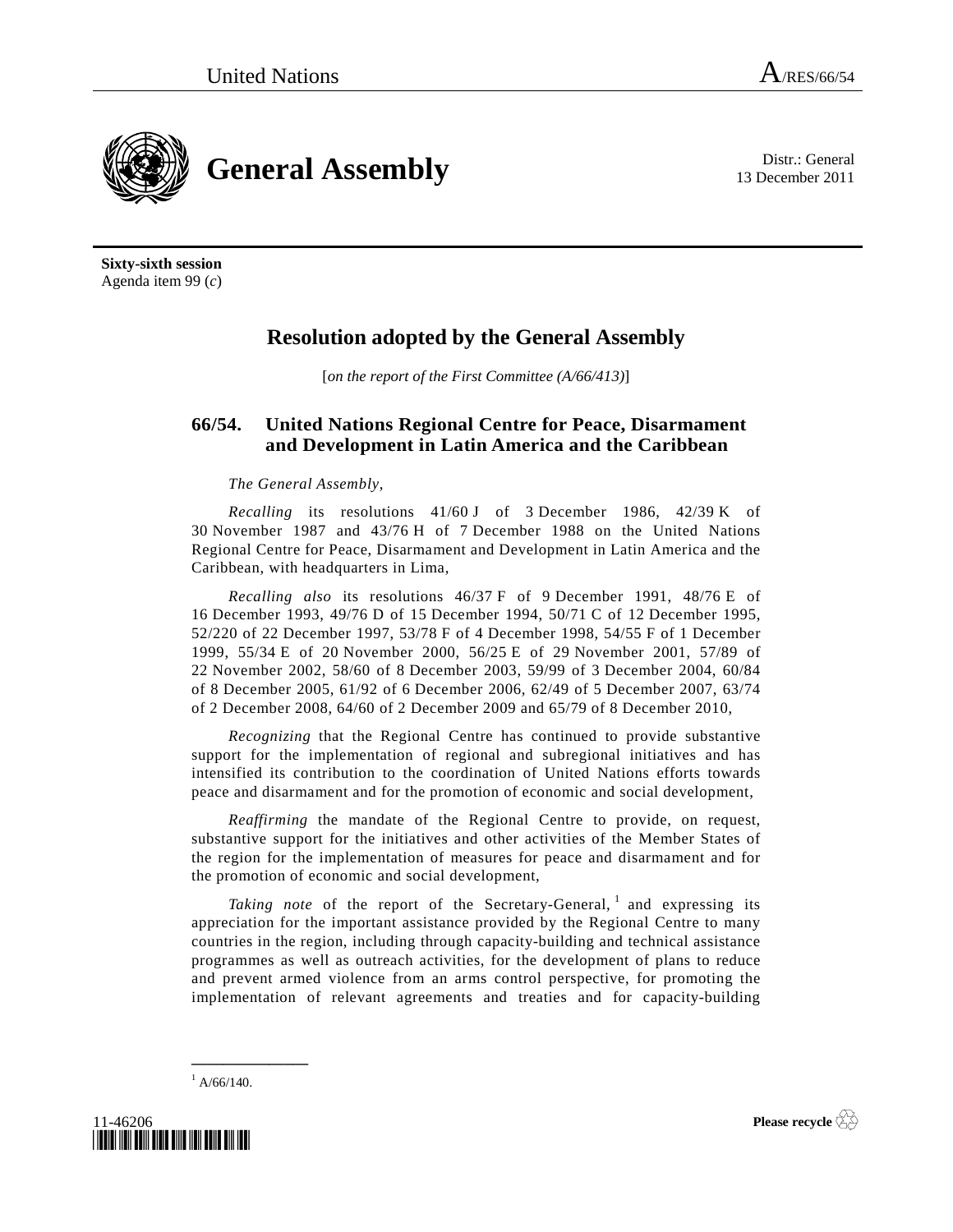initiatives aimed at bolstering the efforts of the law enforcement community to combat illicit firearms trafficking,

*Welcoming* the support provided by the Regional Centre to Member States in the implementation of disarmament and non-proliferation instruments,

*Emphasizing* the need for the Regional Centre to develop and strengthen its activities and programmes in a comprehensive and balanced manner, in accordance with its mandate,

*Welcoming* the ongoing support provided by the Regional Centre to Member States in the implementation of the Programme of Action to Prevent, Combat and Eradicate the Illicit Trade in Small Arms and Light Weapons in All Its Aspects,<sup>2</sup>

*Welcoming also* the initiative of the Regional Centre to conduct its first course specifically for women, in line with efforts to implement gender mainstreaming in promoting disarmament, non-proliferation and arms control, as called for in General Assembly resolution 65/69 of 8 December 2010,

*Recalling* the report of the Group of Governmental Experts on the relationship between disarmament and development, referred to in General Assembly resolution 59/78 of 3 December  $2004$ ,<sup>3</sup> which is of utmost interest with regard to the role that the Regional Centre plays in promoting the issue in the region in pursuit of its mandate to promote economic and social development related to peace and disarmament,

*Noting* that security and disarmament issues have always been recognized as significant topics in Latin America and the Caribbean, the first inhabited region in the world to be declared a nuclear-weapon-free zone,

*Emphasizing* the importance of maintaining the support provided by the Regional Centre for strengthening the nuclear-weapon-free zone established by the Treaty for the Prohibition of Nuclear Weapons in Latin America and the Caribbean (Treaty of Tlatelolco), $4$  and its efforts in promoting peace and disarmament education,

*Bearing in mind* the important role of the Regional Centre in promoting confidence-building measures, arms control and limitation, disarmament and development at the regional level,

*Bearing in mind also* the importance of information, research, education and training for peace, disarmament and development in order to achieve understanding and cooperation among States,

 1. *Reiterates its strong support* for the role of the United Nations Regional Centre for Peace, Disarmament and Development in Latin America and the Caribbean in the promotion of United Nations activities at the regional and subregional levels to strengthen peace, disarmament, stability, security and development among its member States;

 2. *Expresses its satisfaction* for the activities carried out in the past year by the Regional Centre, and requests the Centre to continue to take into account the proposals to be submitted by the countries of the region for the promotion of, inter

**\_\_\_\_\_\_\_\_\_\_\_\_\_\_\_** 

<sup>&</sup>lt;sup>2</sup> See *Report of the United Nations Conference on the Illicit Trade in Small Arms and Light Weapons in All Its Aspects, New York, 9–20 July 2001* (A/CONF.192/15), chap. IV, para. 24.

 $3$  See A/59/119.

<sup>4</sup> United Nations, *Treaty Series*, vol. 634, No. 9068.